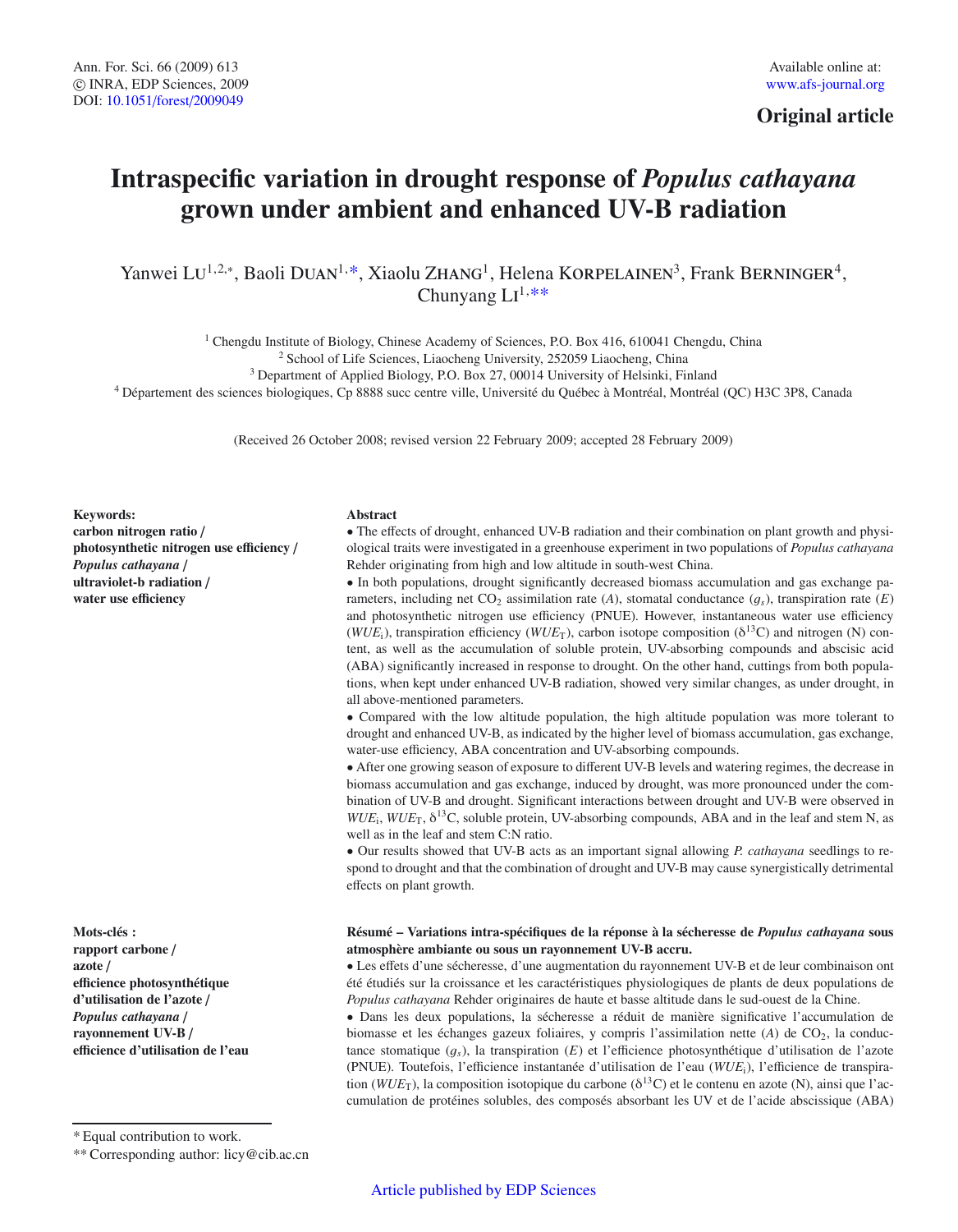ont présenté une augmentation significative en réponse à la sécheresse. D'autre part, des boutures des deux populations, quand elles ont été conservées sous un rayonnement UV-B renforcé, ont montré des changements de tous les paramètres mentionnés ci-dessus, similaires à ceux induits par la sécheresse. • Par rapport à la population de faible altitude, la population de haute altitude, était plus tolérante à la sécheresse et au renforcement du rayonnement UV-B ; cela s'est traduit par le niveau plus élevé d'accumulation de biomasse, d'échanges gazeux, de l'efficience d'utilisation de l'eau, de la concentration d'ABA et des composés absorbant les UV.

• Après une saison de croissance, la diminution de l'accumulation de biomasse et des échanges gazeux induite par la sécheresse, était plus prononcée dans le cadre de la combinaison du rayonnement UV-B et de la sécheresse. Des interactions significatives entre sécheresse et UV-B ont été observées pour *WUE*<sub>i</sub>, *WUE*<sub>T</sub>,  $\delta^{13}$ C, les protéines solubles, les composés absorbant les UV, l'ABA et l'azote des feuilles et des tiges, ainsi que pour le rapport C/N des feuilles et des tiges.

• Nos résultats ont montré que les UV-B agissent comme un signal important en permettant aux jeunes plants de *P. cathayana* de faire face à la sécheresse et que la combinaison de la sécheresse et des UV-B peut causer par synergie des effets néfastes pour la croissance des plants.

#### **1. INTRODUCTION**

In a natural environment, plants are typically exposed to several stress factors simultaneously. Alexieva et al. [\(2001](#page-10-0)) have shown that UV-B stress exceeds the effects of drought stress on the superoxide dismutase (SOD) and catalase (CAT) activities in pea (*Pisum sativum* L., cv. Citrina) and wheat (*Triticum aestivum* L., cv. Centauro). However, UV-B radiation has been reported to alleviate drought stress of plants due to changes in epidermal anatomy (Petropoulou et al., [1995](#page-11-0)) and increases in carbon assimilation (Sullivan and Teramura, [1989\)](#page-11-1). Meanwhile, interactive responses of *Quercus suber* L. seedlings to light and moderate water stress have been reported by Puértolas et al. [\(2008\)](#page-11-2). Studies on the combined effects of UV-B radiation and drought stress on trees have been conducted in some species, e.g., Mediterranean pines (*Pinus pinea* L.) (Petropoulou et al., [1995\)](#page-11-0), olive (*Olea europaea* L.) (Noguės and Baker, [2000\)](#page-11-3), Douglas fir (*Pseudotsuga menziesii* Franco) (Poulson et al., [2002\)](#page-11-4) and willows (*Salix myrsinifolia* L.) (Turtola et al., [2006](#page-11-5)), and it appears that species differ in their responses to multiple stress factors. The interaction between UV-B radiation and moderate drought is still not well-understood. Furthermore, evidence from plant research indicates that there can be altitudinal variation in response to UV-B (Hubner and Ziegler, [1998;](#page-10-1) Rau and Hofmann, [1996\)](#page-11-6). However, few studies have examined the same species from both high and low altitude sites (Yang et al., [2005\)](#page-11-7). Such limited numbers of studies do not allow us to establish any general conclusion, whether high altitude populations differ from low elevation populations in response to UV-B.

Water use efficiency (*WUE*) is traditionally defined either as the ratio of dry matter accumulation to water consumption over a season ( $WUE_T$ ) or as the ratio of photosynthesis (*A*) to transpiration (*E*) over a period of seconds or minutes (*WUE*i) (Sinclair et al., [1984\)](#page-11-8). More recently, carbon isotope composition ( $\delta^{13}$ C) has been developed as a tool to measure *WUE*, because a strong correlation has been found between  $\delta^{13}$ C and *WUE* (Farquhar et al., [1989\)](#page-10-2).  $\delta^{13}$ C of plant tissue provides an integrated measurement of internal plant physiological and external environmental properties influencing photosynthetic gas exchange over time, when the carbon content is

fixed (Li, [2000\)](#page-11-9). On the other hand, carbon, nitrogen, phosphorus and sulphur are of central interest among macronutrients. The functions of these elements in structure, and in primary and energy metabolism are strongly connected in a network of reactions and structures (Grossman and Takahashi, [2001\)](#page-10-3). Previous studies have revealed that changes in nutrient concentrations, as a response to increased UV-B radiation, are primarily attributable to changes in dry matter production and allocation (Weih et al., [1998](#page-11-10)). However, the effects of UV-B radiation on *WUE* and the contents of mineral nutrients have been studied relatively little in woody plants, in particular, as affected by the combination of enhanced UV-B radiation and drought.

Previously, several field and greenhouse experiments have been conducted to determine the effect of UV-B radiation on the growth and physiological responses of poplars (Bassman et al., [2003;](#page-10-4) Ren et al., [2007;](#page-11-11) Schumaker et al., [1997](#page-11-12)). However, the mechanisms of sensitivity or tolerance of tree species, either in growth or physiology, to combined stresses remain unknown. According to Piper et al. [\(2007](#page-11-13)), differences in tolerance detected in the two evergreen trees *Nothofagus nitida* (Phil.) Krasser and *N. dombeyi* (Mirb.) Blume are associated with differences in geographic distribution. In this study, we examined two *Populus cathayana* Rehder populations that originated from high and low altitudes in southwest China. The contribution of UV-B radiation to total solar radiation tends to increase with altitude, and high altitude populations typically grow under more intensive physiological drought induced by frozen or unavailable soil water, or damaged foliage. It may be possible that the high altitude population possesses more potential to acclimatize to environmental changes than does the low altitude population. We tested the hypothesis that the high altitude population exposed to stress present also in its natural habitat would be less affected by enhanced UV-B radiation and drought than is the population originating from low altitude. Moreover, we hypothesized that an interaction between drought and UV-B radiation would be present, since drought periods coincide with sunny conditions and high exposure to UV-B radiation. More specifically, we aimed (1) to determine whether growth and physiological traits of *P. cathayana* are affected by exposure to enhanced UV-B radiation, drought and their combination, and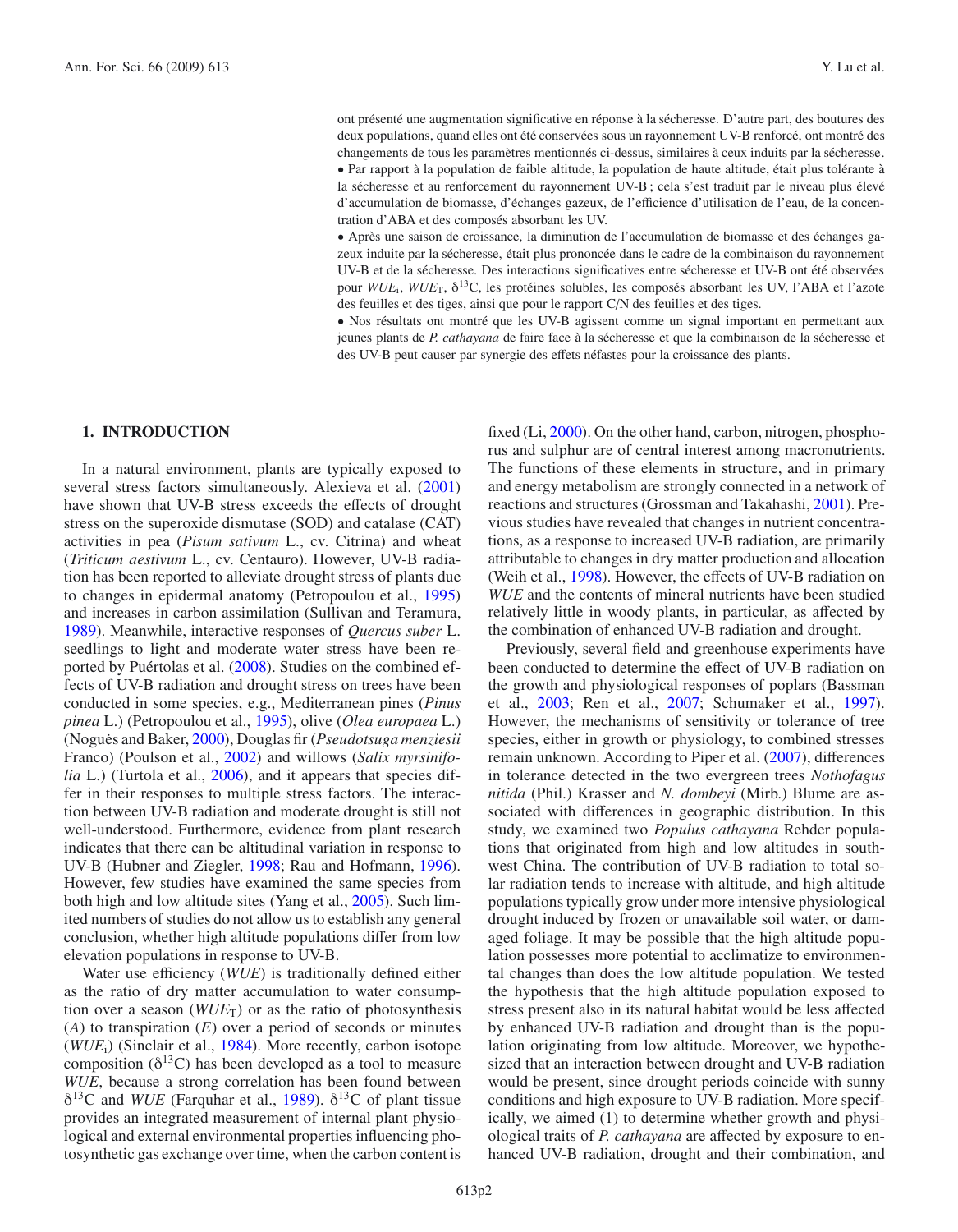(2) to evaluate population differences in responses to enhanced UV-B radiation, drought and their combination.

#### **2. MATERIALS AND METHODS**

#### **2.1. Plant materials and experimental design**

A high altitude population (Datong, 36◦ 15 N, 101◦ 40 E) and a low altitude population (Jiuzhai,  $32° 33'$  N,  $101° 27'$  E) of *P. cathayana* from contrasting habitats were selected for our study. The mean altitude equals 2 840 m and 1 450 m, the average daily biologically effective radiation (UV-B<sub>BE</sub>) is 6.5 kJ m<sup>-2</sup> day<sup>-1</sup> and 4.7 kJ m−<sup>2</sup> day−<sup>1</sup> according to a mathematical model by Madronich et al. [\(1995](#page-11-14)) and Li et al. [\(2002](#page-11-15)), and the mean annual rainfall is 620 mm and 553 mm at the origin of the high and low altitude population, respectively. The cuttings were collected from 20 ortets of the same age stage from each population and planted in March, 2006. After sprouting and growing for about 1 month, healthy cuttings of uniform height collected from each population were transplanted into 10-L plastic pots filled with homogenized brown soil and grown in a greenhouse under a semi-controlled environment with a day temperature range of 12–31  $°C$ , a night temperature range of 9–15  $°C$  and a relative humidity range of 35–85% at the Maoxian field ecological station of the chinese academy of sciences. The 10-L pots used in the study had a soil volume large enough to alleviate rapid temperature transitions and high absolute temperatures. To avoid the effects of rainfall, a 0.08 mm thick polyethylene film (Chengguang Chem. Inc., Sichuan, China), which could transmit 80% of the ambient solar UV-B radiation (280–320 nm) and 85% of the visible radiation (400– 700 nm), was employed as a cover. The experiment was conducted during the growing season from June 1 to September 30, 2006.

Eighty cuttings of each population were subjected to four treatments as follows: (a) well-watered+no enhanced UV-B radiation, (b) well-watered+enhanced UV-B radiation, (c) drought+no enhanced UV-B radiation and (d) drought+enhanced UV-B radiation. In each treatment, there were 20 cuttings from each population, arranged into five blocks. Evaporation from the soil surface was prevented by enclosing the pots in plastic bags that were tied to the stems of the plants. In the well-watered treatment, the pots were weighed every other day and re-watered to 100% of field capacity (the volumetric soil water content was always kept at 24%) by replacing the amount of water transpired. In the drought-stressed treatment, the pots were watered to 50% of field capacity (the volumetric soil water content was always kept at 13%) by supplying an amount of water equal to evaporation losses every other day. Thus, the water content was kept constant throughout the whole experiment. In both well-watered and drought-stressed treatments, half of the cuttings were exposed to enhanced UV-B radiation, as described below, while another half of the cuttings were exposed to 80% ambient UV-B radiation as a control. A total of 4 g slow release fertilizer (13% N, 10% P and 14% K) was added to each pot during the experiment. Measurements of various physiological traits were conducted within a 2-week period in September.

# **2.2. Ultraviolet-B radiation treatments**

The average daily biologically effective UV-B on the experimental site (Maoxian ecological station (103° 53′ E, 31° 41′ N, 1816 m, China)), based on spectroradiometric measurements, equaled 5.5 kJ m−<sup>2</sup> day−1. In this experiment, square-wave UV-B supplementation systems were used. Supplemental UV-B radiation was applied over an 8-h (from 9:00 to 17:00) period centered at solar noon using UV fluorescent lamps (Beijing electronic resource Inc., Beijing, China) mounted in metal frames suspended above the pots. The distance between the lamps and the top of the plants was always regulated to obtain a similar UV-B dose for each exposed plant throughout the growing season. There were two UV-B radiation levels: with and without UV-B supplementation. In the treatment without UV-B supplementation, the plants received 80% of ambient UV-B radiation, and in the treatment with UV-B supplementation, the plants received 80% of ambient UV-B radiation plus supplemental levels of UV-B radiation. The plants without UV-B supplementation treatment were kept under lamps covered with polyester films, which absorb radiation below 315 nm, to exclude both UV-B and UV-C radiation. For the UV-B supplementation treatments, the lamps were wrapped with cellulose diacetate film, which allowed the transmission of both UV-B and UV-A radiation. The cellulose diacetate films were changed weekly. The spectral irradiance from the lamps at plant level was determined by USB2000 Fibre Optic spectrometer (wavelength steps of 0.36 nm in the UV and visible range, ocean optics Inc., Dunedin, FL) with CC-3-UV Cosine Corrector. Before measurements, the spectrometer was calibrated with DH2000-CAL radiometric calibrated deuterium tungsten source (210–1 050 nm national institute of standards and technology -traceable calibration, ocean optics Inc.). The spectral irradiance was weighed according to the generalized plant action spectrum (Caldwell, [1971](#page-10-5)) and normalized at 300 nm to obtain UV-B<sub>BE</sub>. The daily UV-B supplementation was 8.0 kJ m<sup>-2</sup> d<sup>-1</sup> (UV-B<sub>BE</sub>). The spectral irradiance was equivalent to 4.4 kJ m<sup>-2</sup> d<sup>-1</sup> and 12.4 kJ m<sup>-2</sup> d<sup>-1</sup> biologically effective UV-B radiation (UV-B<sub>BE</sub>) under polyester films and cellulose diacetate, respectively. In each population, four cuttings from each block received UV-B treatment from a single lamp. These cuttings were rotated weekly in order to minimize the effects of the microenvironment.

#### **2.3. Growth measurements and relative water content**

Ten cuttings were harvested at the end of the experiment and divided into leaves, stems and roots. Biomass samples were dried (70  $°C$ , 48 h) to constant weight and weighed. The root/shoot ratio  $(R/S)$  and the relative water content  $(RWC, %)$  of leaves were then calculated. The leaf disks  $(5.02 \text{ cm}^2)$  were cut at 8:00 h in the morning and immediately taken to the laboratory for weighing. The samples were first hydrated to full turgidity by immersing them in deionized water in a closed Petri dish for 24 h, then removed from the water, dried on the surface using filter paper, and weighed to get the turgid weight. The samples were then oven-dried at 80 ◦C for 24 h to constant weight and weighed. The relative water content of leaves was then calculated using the equation:  $RWC(\%)$  =  $(Wf - Wd)/(Wt - Wd) \times 100\%$ , where *Wf*, the fresh weight; *Wd*, the dry weight; *Wt*, the turgid weight.

# **2.4. Gas exchange**

The photosynthetic gas exchange measurement was conducted for the second fully expanded leaf from five seedlings in each treatment using portable photosynthesis systems (model LI-6400, LI-COR Inc., Lincoln NE) between 8:00 and 11:00 in September.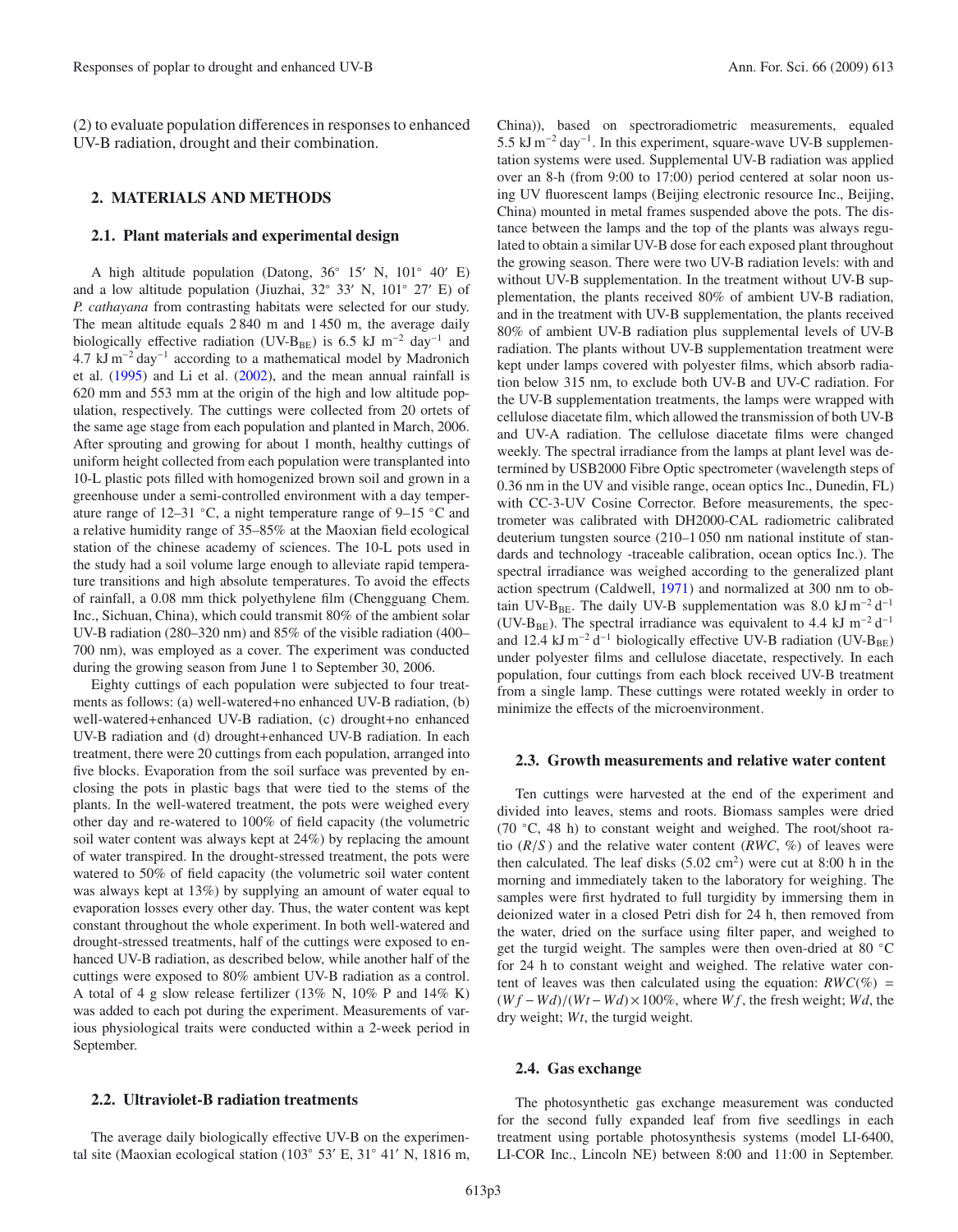Each measuring day, the infrared gas analyzers (IRGAs) of LI-6400 were first calibrated following the manufacturer's instructions. When measuring leaf net photosynthetic rates (*A*), stomatal conductance  $(g_s)$  and transpiration rate (*E*), the system maintained a constant 1 700 µmol m<sup>-2</sup> s<sup>-1</sup> PAR, 25 °C leaf temperature, and 50% R.H. The ratio of *A* to *E* was taken as the instantaneous *WUE* (*WUE*i), and the ratio of *A* to N content in the leaves was regarded as the photosynthetic nitrogen use efficiency (*PNUE*).

### **2.5. Transpiration e**ffi**ciency**

Transpiration efficiency ( $WUE_T$ ) was determined for five cuttings by dividing the total dry matter production by the cumulative amount of water used throughout the growing season. The total dry matter included oven-dried leaves, stems and roots. Dry matter at transplanting was estimated from allometric relationships, the diameter and height of the cuttings from each population, and subtracted from the final dry matter to estimate the total dry matter production over the course of the experiment.

#### **2.6. Carbon isotope composition**

Leaf samples of five seedlings used for the carbon isotope analysis were oven-dried for 24 h at 80 °C and homogenized. The carbon isotope composition ( $\delta^{13}$ C) of combusted samples was measured with a mass spectrometer (Finnegan MAT Delta-E), as described by Li et al. [\(2000\)](#page-11-9).  $\delta^{13}$ C was expressed relative to the PeeDee Belemnite standard (Craig, [1957](#page-10-6)). The overall precision of the δ-values was better than  $0.1\%$ , as determined from repeated samples.

#### **2.7. Soluble protein content determination**

The amount of soluble proteins was quantified using the method of Bradford [\(1976](#page-10-7)). Leaves (0.2 g) were homogeneized in a grinding medium that contained 50 mM phosphate buffer (pH 7.8), 0.1 mM EDTA, 100 μM PMSF and 2% PVP (w/v). Bovine serum albumin was used as a standard.

# **2.8. Quantitative analysis of abscisic acid (***ABA***)**

For each population and treatment, ABA present in the apical buds of five seedlings from five blocks (one seedling from each block) was randomly analyzed as described by Li et al. [\(2002](#page-11-15)). The samples were weighed, frozen in liquid nitrogen and freeze-dried. Then, 30–50 mg of leaf sample was homogenized in 5 mL of 50 mM sodium phosphate buffer, pH 7.0, with 0.02% sodium diethyldithiocarbamate as antioxidant and 30 ng  ${}^{2}H_{4}$  ABA as internal standard, and the samples were analyzed as described by Li et al. [\(2002\)](#page-11-15). Ions at 190.1 and 194.1 were monitored, and the amount of ABA in the sample was calculated using a standard curve drawn from the area ratios of known amounts of ABA and  ${}^{2}H_4$  ABA. The endogenous ABA level was calculated in  $\mu$ g g<sup>-1</sup> FW.

# **2.9. Measurement of UV-B absorbing compounds**

UV-B absorbing compounds were extracted from fresh leaf material of five seedlings with an acidified methanol solution (methanol: water: HCl =  $79:20:1$ ) (Dai et al., [2004](#page-10-8)). The absorbance of the solution was measured at 300 nm using spectrophotometry (Unicam UV-330, USA). The concentration of the UV-absorbing compounds was calculated on the basis of fresh weight.

#### **2.10. Determination of carbon and nitrogen contents**

The samples of leaves, stems and roots were ground and passed through a 20 mesh screen after being dried at 80 ◦C for 36 h. The total contents of nitrogen (N) and organic carbon (C) were determined by the semi-micro Kjeldahl method and the rapid dichromate oxidation technique (Nelson and Sommers, [1982](#page-11-16)), respectively. The total C to N ratio (C:N) (g  $g^{-1}DW$ ) was calculated as an estimate for the longterm nitrogen use efficiency (Livingston et al., [1999\)](#page-11-17).

## **2.11. Statistical analyses**

All measurements were tested by a three-way ANOVA for the effects of UV-B, drought and population. Before ANOVA, data were checked for normality and the homogeneity of variances, and log-transformed to correct deviations from these assumptions when needed. The analyses were performed with the general linear ANOVA model (GLM) procedure of SPSS 11.0 (SPSS Inc., Chicago, IL). Post-hoc comparisons were tested using the Duncan's test at a significance level of  $P < 0.05$ .

# **3. RESULTS**

# **3.1. Drought and UV-B radiation e**ff**ects on biomass accumulation and** *RWC*

In both populations, biomass accumulation showed a significant decrease in response to drought and UV-B radiation alone, while an even more pronounced decrease occurred when the two stresses were applied together (Tab. [I\)](#page-4-0). The ratio *R*/*S* was unaffected by drought in both populations, by enhanced UV-B radiation in the low altitude population and by the combination of both factors in the low altitude population. *RWC* was not affected by enhanced UV-B radiation alone in either population, while it significantly decreased under drought in both populations (Tab. [I\)](#page-4-0). Significant population differences were found in all parameters. Generally, the high altitude population had a higher biomass accumulation, *<sup>R</sup>*/*<sup>S</sup>* and *RWC* in comparison with the low altitude population (Tab. [I\)](#page-4-0). In addition, a significant interaction between drought and UV-B radiation was detected in all biomass parameters except in *RWC*.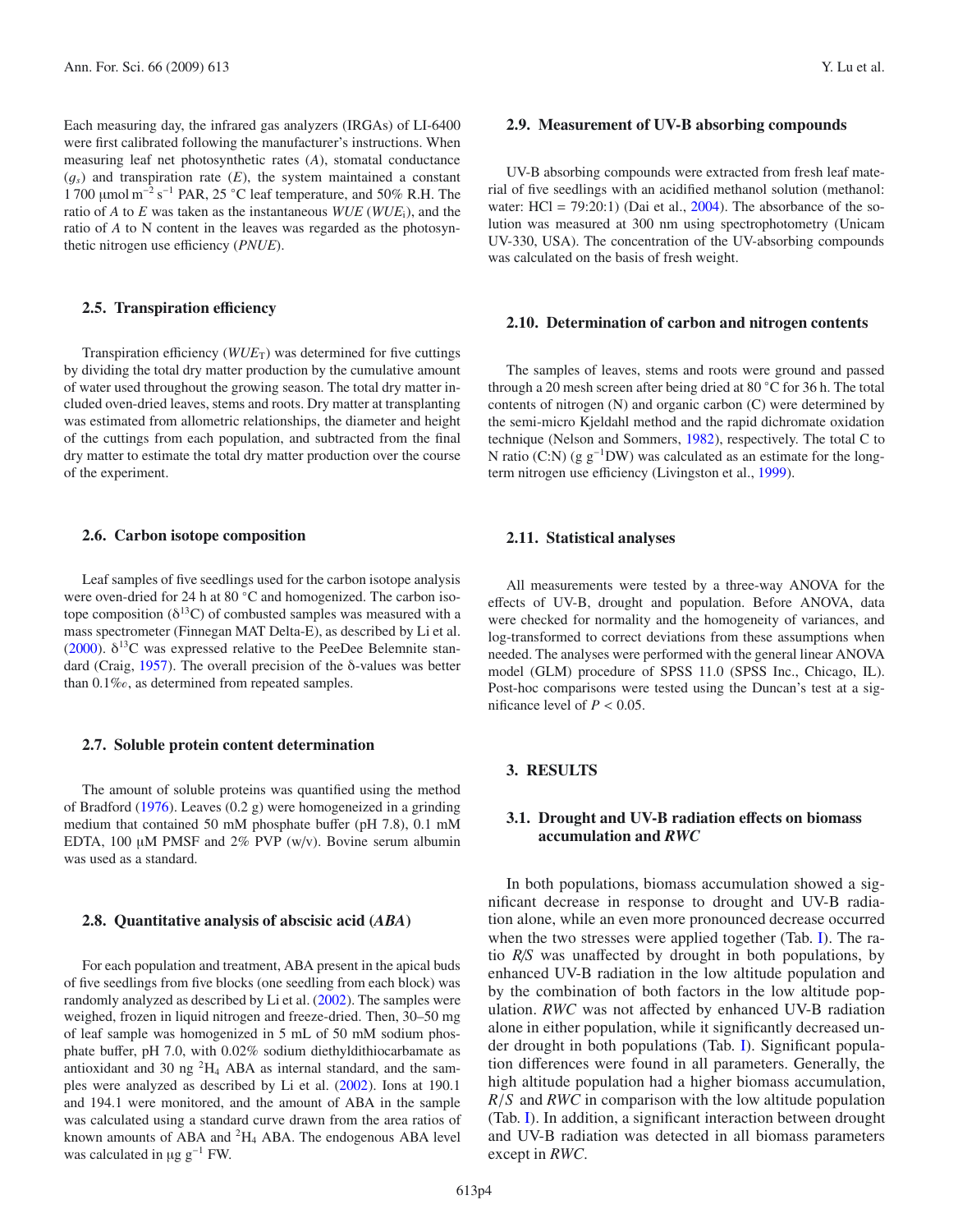| Population                                       | Treatment | Shoots $(g)$      |                    | Roots $(g)$       | Total biomass $(g)$ | R/S                | $RWC(\%)$           |
|--------------------------------------------------|-----------|-------------------|--------------------|-------------------|---------------------|--------------------|---------------------|
|                                                  |           | <b>Stems</b>      | Leaves             |                   |                     |                    |                     |
| JZ                                               | W         | $24.66 \pm 1.88c$ | $17.05 \pm 1.07c$  | $8.39 \pm 0.82b$  | $50.10 \pm 3.59c$   | $0.20 \pm 0.01$ ab | $94.44 \pm 0.84c$   |
|                                                  | WU        | $8.35 \pm 0.86$   | $6.21 \pm 0.51$    | $3.00 \pm 0.43a$  | $17.57 \pm 1.72$    | $0.20 \pm 0.02$ ab | $93.65 \pm 2.41$ bc |
|                                                  | D         | $0.63 \pm 0.06a$  | $0.98 \pm 0.08a$   | $0.43 \pm 0.10a$  | $2.05 \pm 0.15a$    | $0.27 \pm 0.06$ bc | $74.56 \pm 1.36a$   |
|                                                  | DU        | $0.25 \pm 0.04a$  | $0.53 \pm 0.03a$   | $0.16 \pm 0.04a$  | $0.93 \pm 0.09a$    | $0.20 \pm 0.04$ ab | $71.95 \pm 2.58a$   |
|                                                  |           |                   |                    |                   |                     |                    |                     |
| DT                                               | W         | $33.61 \pm 2.89d$ | $27.03 \pm 1.98$ e | $24.68 \pm 3.80d$ | $85.32 \pm 7.48$ e  | $0.41 \pm 0.05$ de | $93.24 \pm 0.78$ bc |
|                                                  | WU        | $26.24 \pm 1.20c$ | $21.14 \pm 1.04d$  | $16.64 \pm 1.82c$ | $64.03 \pm 3.79d$   | $0.35 \pm 0.03$ cd | $93.76 \pm 0.87$ bc |
|                                                  | D         | $1.89 \pm 0.25a$  | $2.83 \pm 0.31a$   | $2.29 \pm 0.39a$  | $7.01 \pm 0.86a$    | $0.49 \pm 0.06e$   | $87.09 \pm 3.15b$   |
|                                                  | DU        | $0.94 \pm 0.23a$  | $0.91 \pm 0.06a$   | $0.21 \pm 0.15a$  | $2.06 \pm 0.20a$    | $0.12 \pm 0.02a$   | $76.60 \pm 3.31a$   |
| $P_{(\text{P})}$                                 |           | 0.000             | 0.000              | 0.000             | 0.000               | 0.000              | 0.018               |
| $P_{\text{(D)}}$                                 |           | 0.000             | 0.000              | 0.000             | 0.000               | 0.483              | 0.000               |
| $P_{(U)}$                                        |           | 0.000             | 0.000              | 0.001             | 0.000               | 0.000              | 0.043               |
| $P_{(\text{P} \times \text{D})}$                 |           | 0.000             | 0.000              | 0.000             | 0.000               | 0.057              | 0.008               |
| $P_{(\text{PXU})}$                               |           | 0.038             | 0.195              | 0.325             | 0.457               | 0.004              | 0.297               |
| $P_{(\text{D} \times \text{U})}$                 |           | 0.000             | 0.000              | 0.019             | 0.000               | 0.002              | 0.051               |
| $P_{(\text{P} \times \text{D} \times \text{U})}$ |           | 0.020             | 0.021              | 0.852             | 0.132               | 0.046              | 0.151               |

<span id="page-4-0"></span>**Table I.** Biomass accumulation measurements in two contrasting *P. cathayana* populations exposed to different UV-B levels under well-watered or drought-stressed conditions.

JZ, the low altitude population; DT, the high altitude population. ANOVA:  $P_{(P)}$ : population effect;  $P_{(D)}$ : drought effect;  $P_{(U)}$ : UV-B effect;  $P_{(P \times D)}$ : population×drought effect; *P*<sub>(P×U)</sub>: population×UV-B effect; *P*<sub>(D×U)</sub>: drought×UV-B effect; *P*<sub>(P×D×U)</sub>: population×drought×UV-B effect. W, wellwatered; WU, well-watered+enhanced UV-B radiation condition; D, drought; DU, drought+enhanced UV-B radiation condition. Values followed by the same letter in the same column are not significantly different at the  $P < 0.05$  level according to Duncan's multiple range test. Values are means  $\pm$ SE,  $n = 10$ .

# **3.2. Drought and UV-B radiation effects on**  $A$ **,**  $g_s$ **,** *E* **and** *PNUE*

*<sup>A</sup>*, g*<sup>s</sup>*, *<sup>E</sup>* and PNUE all significantly decreased when the cuttings were exposed to enhanced UV-B radiation or drought (Tab.  $II$ ). Compared with the low altitude population, the high altitude population had higher *<sup>A</sup>*, <sup>g</sup>*<sup>s</sup>*, *<sup>E</sup>* and PNUE values. The drought×UV-B radiation interaction effect was found in all these parameters (Tab.  $II$ ).

# **3.3. Drought and UV-B radiation e**ff**ects on** *WUE***i,**  $WUE_{\text{T}}$  and  $\delta^{13}C$

 $WUE$ <sub>i</sub>,  $WUE$ <sub>T</sub> and  $\delta$ <sup>13</sup>C were all significantly changed by drought, UV-B radiation and their combination (Fig. [1\)](#page-6-0). The high altitude population had greater  $WUE_i$ , and  $WUE_T$  values than did the low altitude population. Significant drought× UV-B radiation interaction effects were detected in all three variables (Tab. [III\)](#page-5-1).

# **3.4. Drought and UV-B radiation e**ff**ects on soluble protein, ABA and UV-absorbing compounds**

The concentration of ABA and UV-absorbing compounds increased significantly under a single stress caused by drought and enhanced UV-B radiation, while the amount of soluble protein significantly increased only under drought without any effect by UV-B radiation (Fig. [2\)](#page-6-1). When drought and UV-B radiation were supplied together, ABA accumulated much more in the high altitude population. Population had significant effects on ABA and UV-absorbing compounds but not on soluble protein. Compared with the low altitude population, the high altitude population showed a higher level of ABA and UV-absorbing compounds. The interaction effect of drought×UV-B radiation was significant on all parameters (Tab. [III\)](#page-5-1).

# **3.5. Drought and UV-B radiation effects on C, N contents and C:N ratio in leaves, stems and roots**

In the high altitude population, the leaf C content significantly decreased under drought and UV-B radiation, while the stem and root C contents were less affected by drought and UV-B radiation (Fig. [3\)](#page-7-0). In the low altitude population, there were significant decreases in the leaf and stem C contents under drought, and in the stem and root C content under UV-B radiation. Significant population differences were detected in the stem and root C contents. No significant drought×UV-B radiation interaction was found in any of the three organs (Tab. [III\)](#page-5-1).

In relation to the N content, significant increases were detected in all organs in both populations, as induced by drought alone, except for leaves in the low altitude population (Fig. [4\)](#page-7-1). Under enhanced UV-B radiation, significant increases of N were detected in other organs, except for leaves in the low altitude population and roots in both populations. In addition, the drought×UV-B radiation interaction significantly affected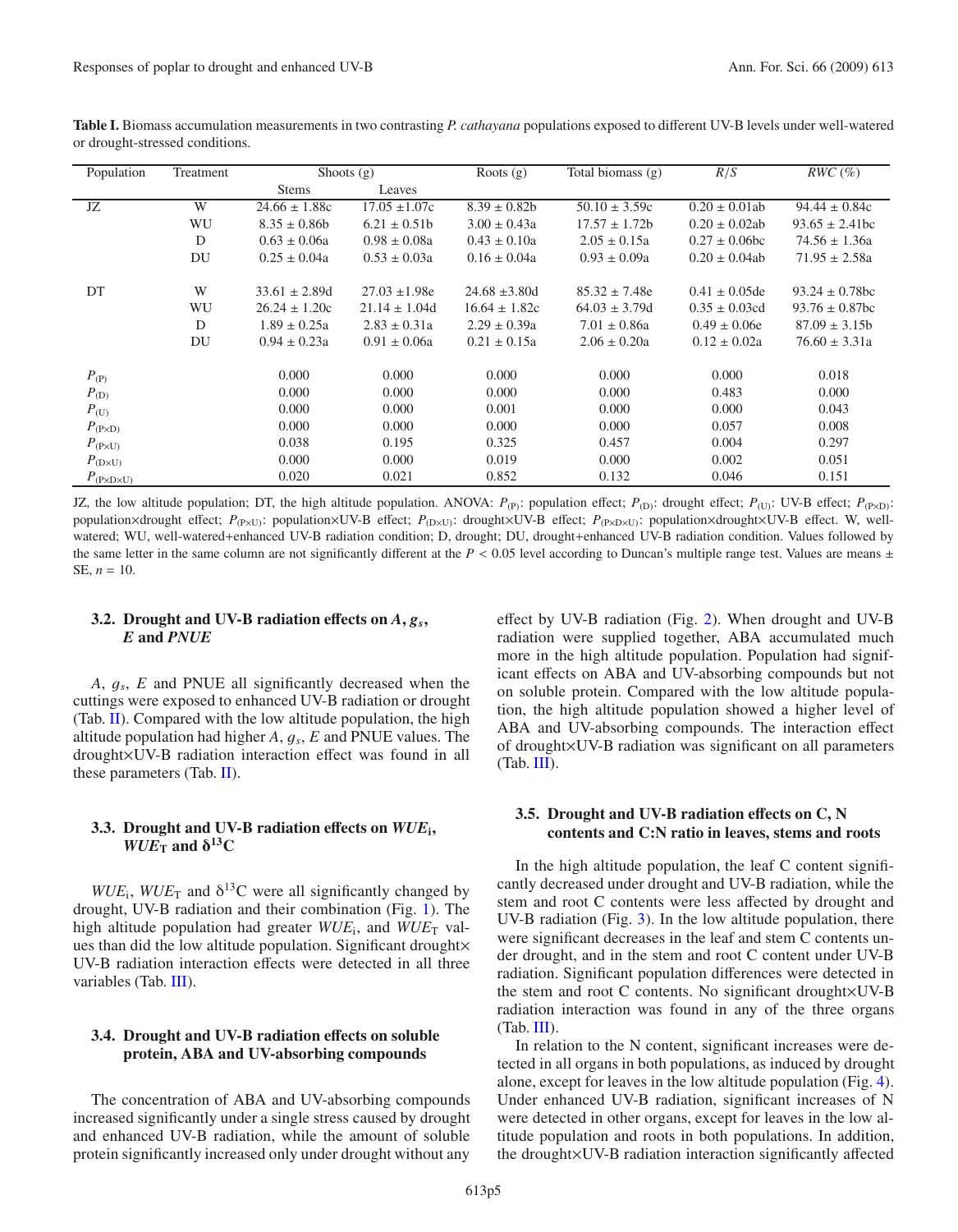| Population                                   | Treatment | A (µmol m <sup>-2</sup> s <sup>-1</sup> ) | $g_s$ (µmol m <sup>-2</sup> s <sup>-1</sup> ) | E (mmol m <sup><math>-2</math></sup> s <sup><math>-1</math></sup> ) | PNUE (µmol $g^{-1}$ N $s^{-1}$ ) |
|----------------------------------------------|-----------|-------------------------------------------|-----------------------------------------------|---------------------------------------------------------------------|----------------------------------|
| JZ                                           | W         | $17.23 \pm 0.19e$                         | $0.75 \pm 0.02d$                              | $5.75 \pm 0.07$ f                                                   | $7.32 \pm 0.55c$                 |
|                                              | WU        | $13.78 \pm 0.05d$                         | $0.64 \pm 0.01c$                              | $3.88 \pm 0.04c$                                                    | $4.91 \pm 0.43b$                 |
|                                              | D         | $12.72 \pm 0.11c$                         | $0.38 \pm 0.05b$                              | $2.53 \pm 0.20b$                                                    | $4.69 \pm 0.11b$                 |
|                                              | DU        | $5.88 \pm 0.28a$                          | $0.09 \pm 0.00a$                              | $0.93 \pm 0.04a$                                                    | $2.65 \pm 0.36a$                 |
| DT                                           | W         | $23.35 \pm 0.33$ g                        | $0.82 \pm 0.00e$                              | $5.78 \pm 0.05$ f                                                   | $13.17 \pm 0.95c$                |
|                                              | WU        | $21.55 \pm 0.07$ f                        | $0.60 \pm 0.01c$                              | $5.00 \pm 0.04e$                                                    | $9.68 \pm 0.22b$                 |
|                                              | D         | $21.3 \pm 0.21$ f                         | $0.64 \pm 0.02c$                              | $4.13 \pm 0.07d$                                                    | $9.76 \pm 0.34$                  |
|                                              | DU        | $8.15 \pm 0.29b$                          | $0.13 \pm 0.01a$                              | $1.16 \pm 0.06a$                                                    | $7.61 \pm 0.82a$                 |
| $P_{(\text{P})}$                             |           | 0.000                                     | 0.000                                         | 0.000                                                               | 0.000                            |
| $P_{(D)}$                                    |           | 0.000                                     | 0.000                                         | 0.000                                                               | 0.000                            |
| $P_{(U)}$                                    |           | 0.000                                     | 0.000                                         | 0.000                                                               | 0.000                            |
| $P_{\text{(PxD)}}$                           |           | 0.001                                     | 0.000                                         | 0.005                                                               | 0.173                            |
| $P_{(\text{PXU})}$                           |           | 0.000                                     | 0.000                                         | 0.217                                                               | 0.024                            |
| $P_{(\text{D} \times \text{U})}$             |           | 0.000                                     | 0.000                                         | 0.000                                                               | 0.001                            |
| $P_{\text{(P}\times\text{D}\times\text{U})}$ |           | 0.000                                     | 0.069                                         | 0.000                                                               | 0.070                            |

<span id="page-5-0"></span>**Table II.** Gas exchange measurements in two contrasting *P. cathayana* populations exposed to different UV-B levels under well-watered or drought-stressed conditions.

<span id="page-5-1"></span>JZ, the low altitude population; DT, the high altitude population. ANOVA:  $P_{(P)}$ : population effect;  $P_{(D)}$ : drought effect;  $P_{(U)}$ : UV-B effect;  $P_{(P \times D)}$ : population×drought effect; *P*<sub>(P×U)</sub>: population×UV-B effect; *P*<sub>(D×U)</sub>: drought×UV-B effect; *P*<sub>(P×D×U)</sub>: population×drought×UV-B effect. W, wellwatered; WU, well-watered+enhanced UV-B radiation condition; D, drought; DU, drought+enhanced UV-B radiation condition. Values followed by the same letter in the same column are not significantly different at the  $P < 0.05$  level according to Duncan's multiple range test. Values are means  $\pm$  SE,  $n = 5$ .

**Table III.** Statistical significance of the *P* values (ANOVA) for the single and interactive effects of population, drought and enhanced UV-B radiation on different physiological parameters.

| Parameter       | Population | Drought    | $UV-B$     | Population×drought | Population×UV-B | Drought×UV-B | Population×drought×UV-B |
|-----------------|------------|------------|------------|--------------------|-----------------|--------------|-------------------------|
| WUEi            | $0.000***$ | $0.000***$ | $0.000***$ | $0.002**$          | 0.112ns         | $0.000***$   | $0.001***$              |
| $WUE_T$         | $0.000***$ | $0.000***$ | $0.000***$ | $0.000***$         | $0.064$ ns      | $0.000***$   | $0.507$ ns              |
| $\delta^{13}C$  | $0.209$ ns | $0.000***$ | $0.000***$ | $0.456$ ns         | 0.062ns         | $0.000***$   | 0.092ns                 |
| ABA             | $0.047*$   | $0.000***$ | $0.000***$ | $0.003**$          | 0.255ns         | $0.002**$    | $0.015*$                |
| Soluble protein | $0.071$ ns | $0.001***$ | $0.001***$ | 0.242ns            | 0.358ns         | $0.006**$    | $0.757$ ns              |
| UV-absorbing    | $0.000***$ | $0.000***$ | $0.000***$ | $0.028*$           | $0.037*$        | $0.000***$   | $0.000***$              |
| compounds       |            |            |            |                    |                 |              |                         |
| C content       |            |            |            |                    |                 |              |                         |
| Leaves          | $0.689$ ns | $0.000***$ | $0.001***$ | $0.001***$         | $0.066$ ns      | 0.683ns      | 0.659ns                 |
| <b>Stems</b>    | $0.047*$   | $0.031*$   | 0.070ns    | $0.025*$           | $0.017*$        | $0.445$ ns   | 0.376ns                 |
| Roots           | $0.000***$ | 0.280ns    | $0.024*$   | $0.010**$          | 0.117ns         | $0.579$ ns   | $0.019*$                |
| N content       |            |            |            |                    |                 |              |                         |
| Leaves          | $0.000***$ | $0.009**$  | $0.006**$  | $0.002**$          | $0.017*$        | $0.000***$   | $0.976$ ns              |
| <b>Stems</b>    | $0.000***$ | $0.000***$ | $0.000***$ | $0.000***$         | $0.014*$        | $0.001***$   | $0.000***$              |
| Roots           | $0.000***$ | $0.000***$ | $0.015*$   | 0.100ns            | $0.567$ ns      | 0.378ns      | 0.513ns                 |
| $C/N$ ratio     |            |            |            |                    |                 |              |                         |
| Leaves          | $0.000***$ | $0.000***$ | $0.000***$ | $0.000***$         | $0.002**$       | $0.000***$   | 0.417ns                 |
| <b>Stems</b>    | $0.000***$ | $0.000***$ | $0.000***$ | $0.000***$         | $0.945$ ns      | $0.000***$   | $0.000***$              |
| Roots           | $0.000***$ | $0.000***$ | $0.009**$  | $0.000**$          | $0.078$ ns      | $0.163$ ns   | $0.039*$                |

ns, not significant; \*, *<sup>P</sup>* < <sup>0</sup>.05; \*\*, *<sup>P</sup>* < <sup>0</sup>.01; \*\*\*, *<sup>P</sup>* < <sup>0</sup>.001.

 $WUE_i$  = intrinsic water use efficiency;  $WUE_T$  = transpiration efficiency;  $\delta^{13}C$  = stable isotope composition.

the N contents of leaves and stems. Compared with leaves, the N contents were lower in stems and roots in the low altitude population under all treatments. Also, there were significant population differences in the N contents of all organs (Tab. [III\)](#page-5-1).

The C:N ratios of stems significantly decreased under a single stress by drought or enhanced UV-B radiation in both populations, as also the C:N ratio of leaves in the high alti-

tude population, and the C:N ratio of roots in the low altitude population (Fig. [5\)](#page-8-0). In addition, drought affected the C:N ratio of roots in the high altitude population. When exposed to the combination of these two stresses, most pronounced decreases were found in the leaf and stem C:N ratio in the high altitude population. Population had a significant effect on the C:N ratio of all organs (Tab. [III\)](#page-5-1).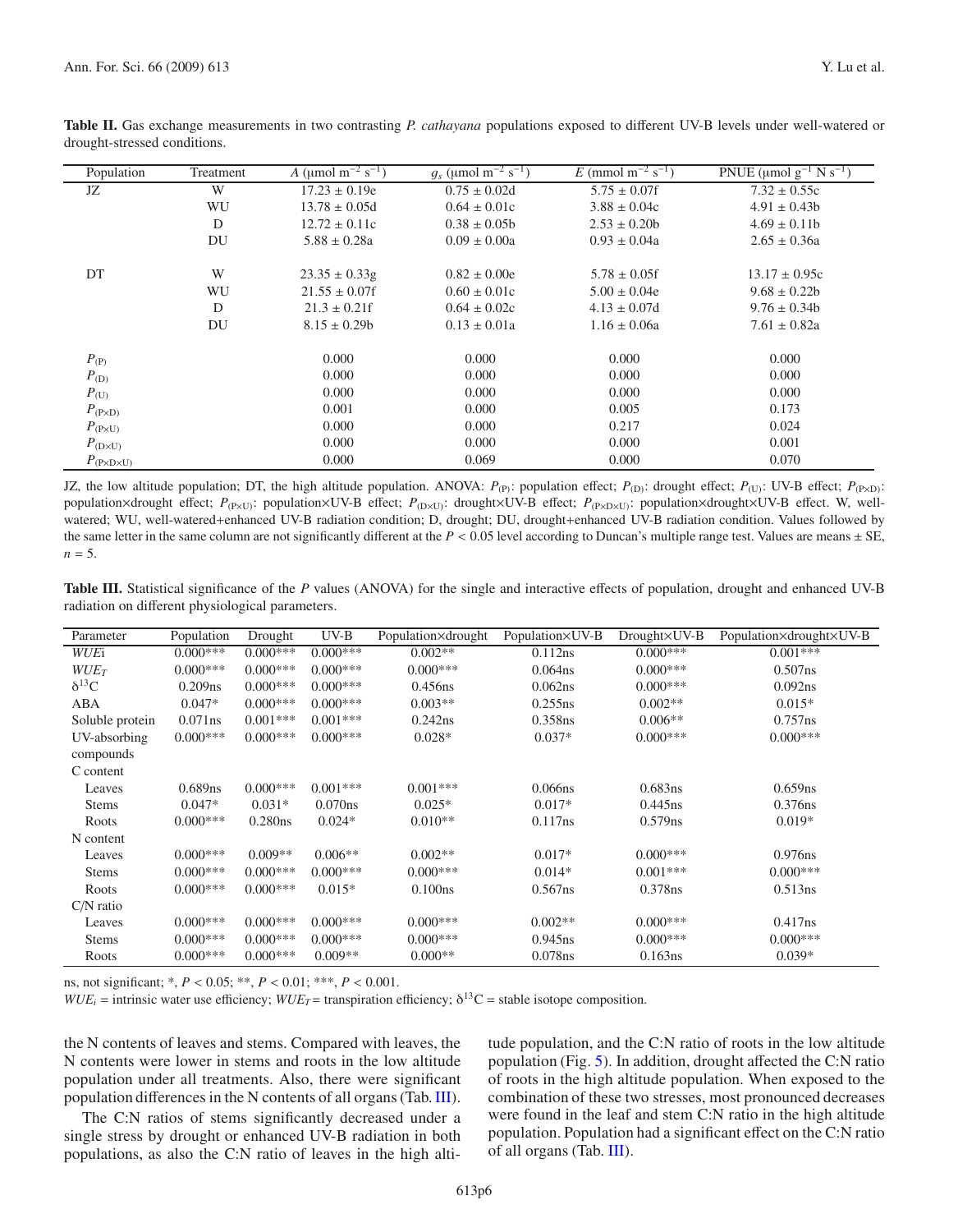

<span id="page-6-0"></span>**Figure 1.** Instantaneous water use efficiency (*WUE*i) (A), transpiration efficiency ( $WUE_T$ ) (B) and carbon isotope composition ( $\delta^{13}$ C) (C) in two contrasting *P. cathayana* populations exposed to different UV-B levels under well-watered or drought-stressed conditions. JZ, the population from the low altitude; DT, the population from the high altitude. Treatments: well-watered+no enhanced UV-B application (black area), drought+no enhanced UV-B application (lined area), well-watered+enhanced UV-B application (white area), drought+enhanced UV-B application (stippled area). Different letters above the bars denote statistically significant differences between treatments at the  $P < 0.05$  level according to Duncan's multiple range test. Values are means  $\pm$  SE,  $n = 5$ .



<span id="page-6-1"></span>**Figure 2.** Soluble protein content (A), abscisic acid (ABA) concentration (B) and UV-absorbing compounds concentration (C) in two contrasting *P. cathayana* populations exposed to different UV-B levels under well-watered or drought-stressed conditions. FW: fresh weight. JZ, the population from the low altitude; DT, the population from the high altitude. Treatments: well-watered+no enhanced UV-B application (black area), drought+no enhanced UV-B application (lined area), well-watered+enhanced UV-B application (white area), drought+enhanced UV-B application (stippled area). Different letters above the bars denote statistically significant differences between treatments at the  $P < 0.05$  level according to Duncan's multiple range test. Values are means  $\pm$  SE,  $n = 5$ .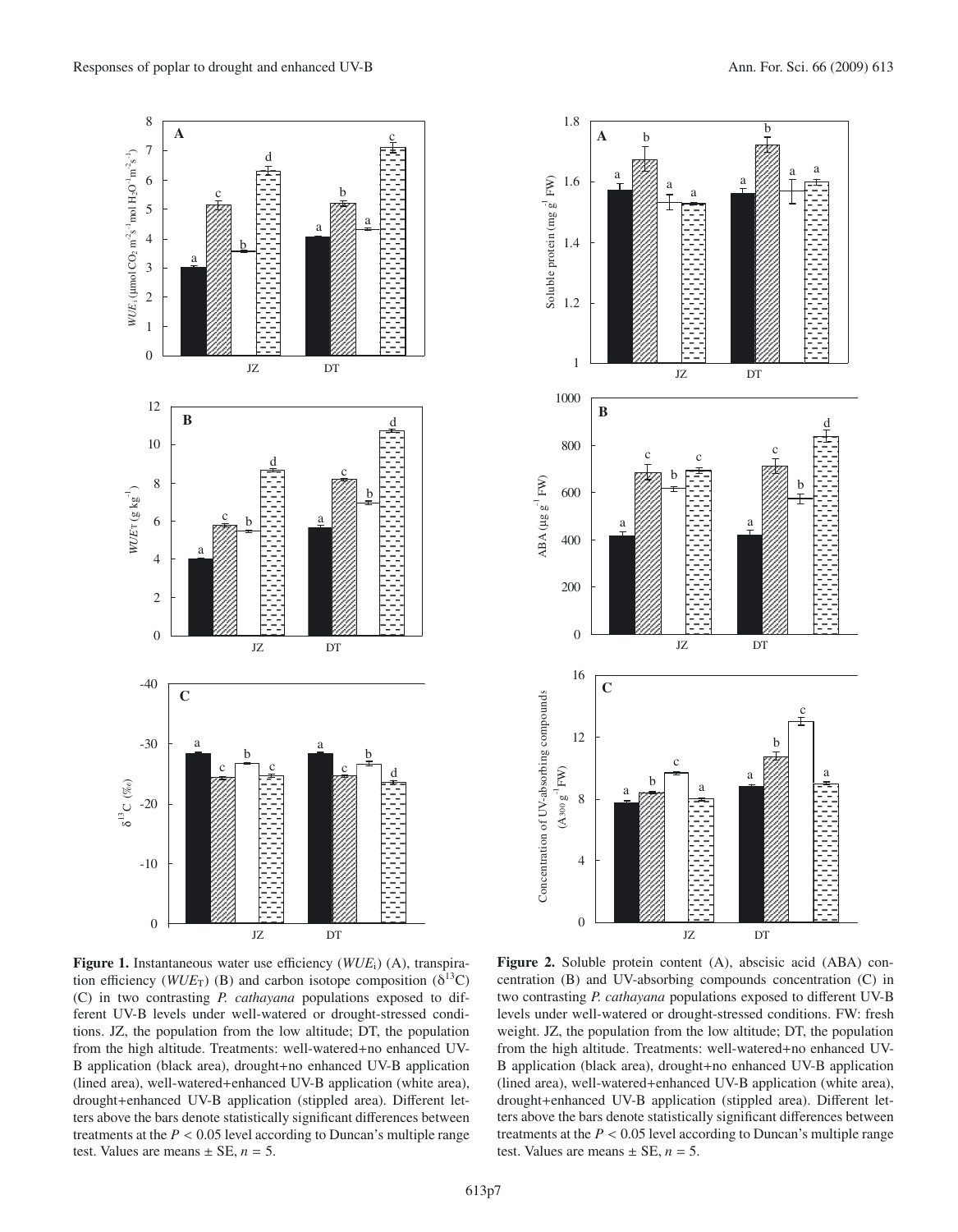

<span id="page-7-0"></span>**Figure 3.** Carbon content in leaves (A), stems (B) and roots (C), respectively, in two contrasting *P. cathayana* populations exposed to different UV-B levels under well-watered or drought-stressed conditions. JZ, the population from the low altitude; DT, the population from the high altitude. Treatments: well-watered+no enhanced UV-B application (black area), drought+no enhanced UV-B application (lined area), well-watered+enhanced UV-B application (white area), drought+enhanced UV-B application (stippled area). Values followed by the same small letters above the bars are not significantly different at  $P < 0.05$  level according to Duncan's multiple range test. Different capital letters above the bars refer to significant differences between the organs under the same population and treatment at the  $P < 0.05$ level according to Duncan multiple range test, respectively. Values are means  $\pm$  SE,  $n = 5$ .



<span id="page-7-1"></span>**Figure 4.** Nitrogen content in leaves (A), stems (B) and roots (C) based on dry weight in two contrasting *P. cathayana* populations exposed to different UV-B levels under well-watered or droughtstressed conditions. JZ, the population from the low altitude; DT, the population from the high altitude. Treatments: well-watered+no enhanced UV-B application (black area), drought+no enhanced UV-B application (lined area), well-watered+enhanced UV-B application (white area), drought+enhanced UV-B application (stippled area). Values followed by the same small letters above the bars are not significantly different at the *<sup>P</sup>* < <sup>0</sup>.05 level according to Duncan multiple range test. Different capital letters above the bars refer to significant differences between the organs under the same population and treatment at  $P < 0.05$  level according to Duncan's multiple range test, respectively. Values are means  $\pm$  SE,  $n = 5$ .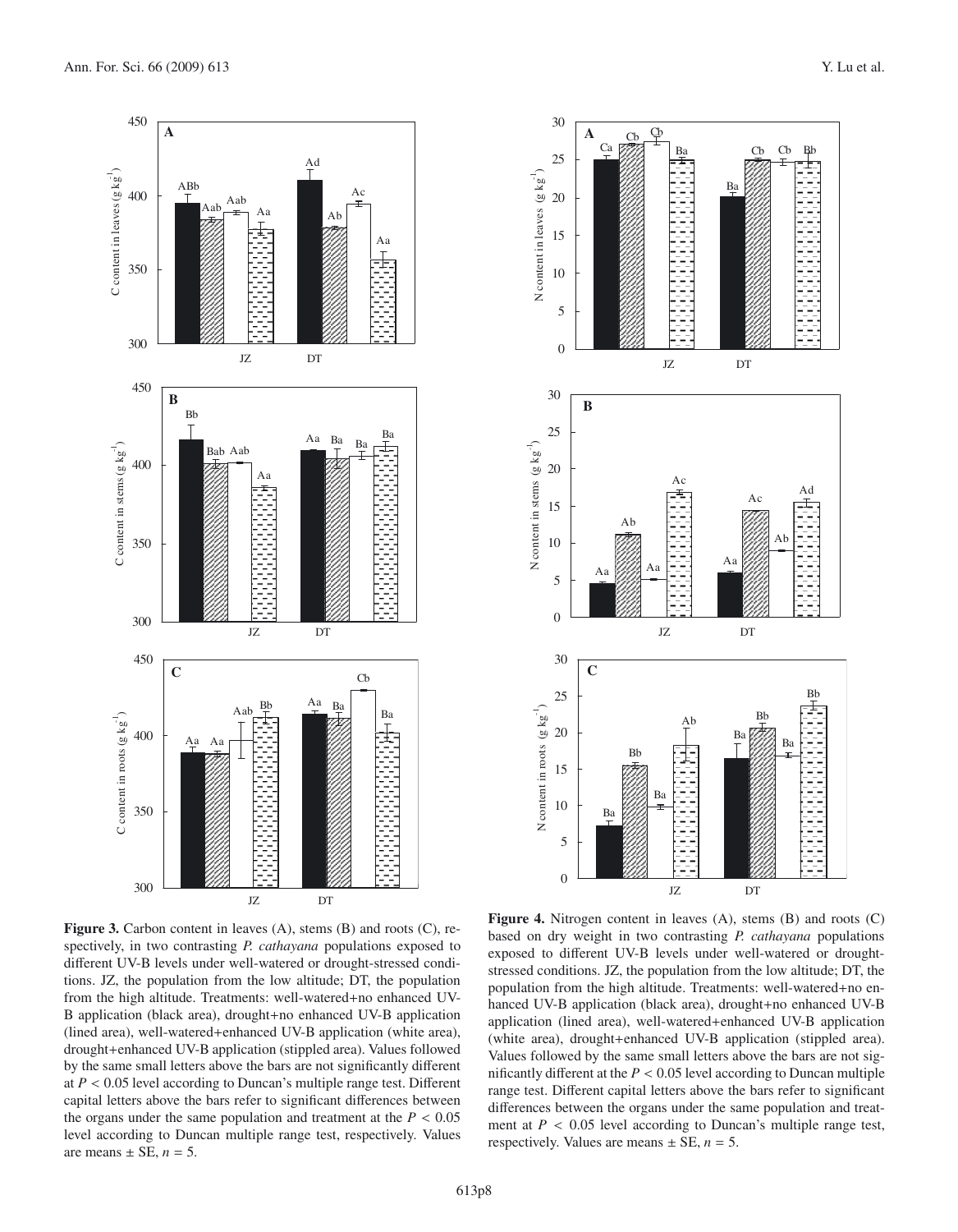

<span id="page-8-0"></span>**Figure 5.** C:N ratio (g  $g^{-1}$  DW) in leaves (A), stems (B) and roots (C) in two contrasting *P. cathayana* populations exposed to different UV-B levels under well-watered or drought-stressed conditions. JZ, the population from the low altitude; DT, the population from the high altitude. Treatments: well-watered+no enhanced UV-B application (black area), drought+no enhanced UV-B application (lined area), well-watered+enhanced UV-B application (white area), drought+enhanced UV-B application (stippled area). Values followed by the same small letters above the bars are not significantly different at the  $P < 0.05$  level according to Duncan multiple range test. Different capital letters above the bars refer to significant differences between the organs under the same population and treatment at  $P < 0.05$  level according to Duncan's multiple range test, respectively. Values are means  $\pm$  SE,  $n = 5$ .

# **4. DISCUSSION**

## **4.1. The growth and physiological responses as a**ff**ected by drought**

Drought significantly decreased biomass accumulation in the two *P. cathayana* populations, similarly as previously reported for *P. cathayana* and other plants species (Anyia and Herzog, [2004;](#page-10-9) Li and Wang, [2003](#page-11-18); Puértolas et al., [2008](#page-11-2)). Also for *RWC*, a significant decrease due to drought was observed. In general, a reduction in the leaf water content results in a decline in growth and stomatal conductance. In addition to decreases in biomass accumulation and *RWC*, some physiological traits were also found to be affected by drought. For example, drought significantly decreased gas exchange parameters, such as  $A$ ,  $q_s$  and  $E$ , as also reported in many previous studies (Duan et al., [2005;](#page-10-10) Zhang et al., [2004\)](#page-11-19). It seems surprising that in spite of the tremendous effects on biomass accumulation, the corresponding drought effects on net photosynthesis were modest. Perhaps the kinetics of *A* versus time, the incorporation of measurements from earlier stages of the experiment, would explain this matter. That is, the effects of drought on gas exchange were instantaneous and the effects on biomass accumulation were cumulative through the growing season. Also, the observed increases in the N content could have mitigated the effects of drought on photosynthesis (Susiluoto and Berninger, [2007](#page-11-20)). In our study, drought significantly increased  $WUE_i$ ,  $WUE_T$  and  $\delta^{13}C$ , similarly as discovered by Bacelar et al. [\(2007\)](#page-10-11) in olive cultivars and by Piper et al. [\(2007\)](#page-11-13) in *Nothofagus dombeyi*.

Many previous studies have suggested that drought stress promotes the synthesis of ABA (Taylor et al., [2000](#page-11-21)) and regulates pH-dependent compartmentation of ABA to the apoplast of stomatal guard cells (Hartung et al., [1998\)](#page-10-12), with resulting changes in stomatal aperture, which may further result in an increase in *WUE*. In our study, a significant drought-induced increase in ABA was observed. It seems that the higher water use efficiency and better performance of the high altitude population was caused by the higher ABA concentration. In our study, the N content increased with drought in both populations. A comparable result has been reported by Sinclair et al. [\(2000\)](#page-11-22), while Nilsson and Wiklund [\(1994\)](#page-11-23) reported that drought does not affect the leaf N content in *Picea abies* L. A possible explanation for the increase in N observed in this study is that the accumulation of leaf soluble protein under drought stress may represent a reserve of nitrogen to be used during the recovery after drought (Millard, [1988\)](#page-11-24). A greater N content present in the high altitude population than in the low altitude population matches with the higher *A* value detected in the high altitude population. This is due to the fact that the majority of leaf N is associated with the photosynthetic function of the leaf (Makino and Osmond, [1991](#page-11-25)). Although the annual mean rainfall is 67 mm greater on the high elevation site than on the low elevation site, the trees showed increasing acclimations to drought with increasing altitude, perhaps because the trees may suffer from drought stress induced by frozen, unavailable soil water or damaged foliage at high altitude. One possibility is also that colder soils reduce the water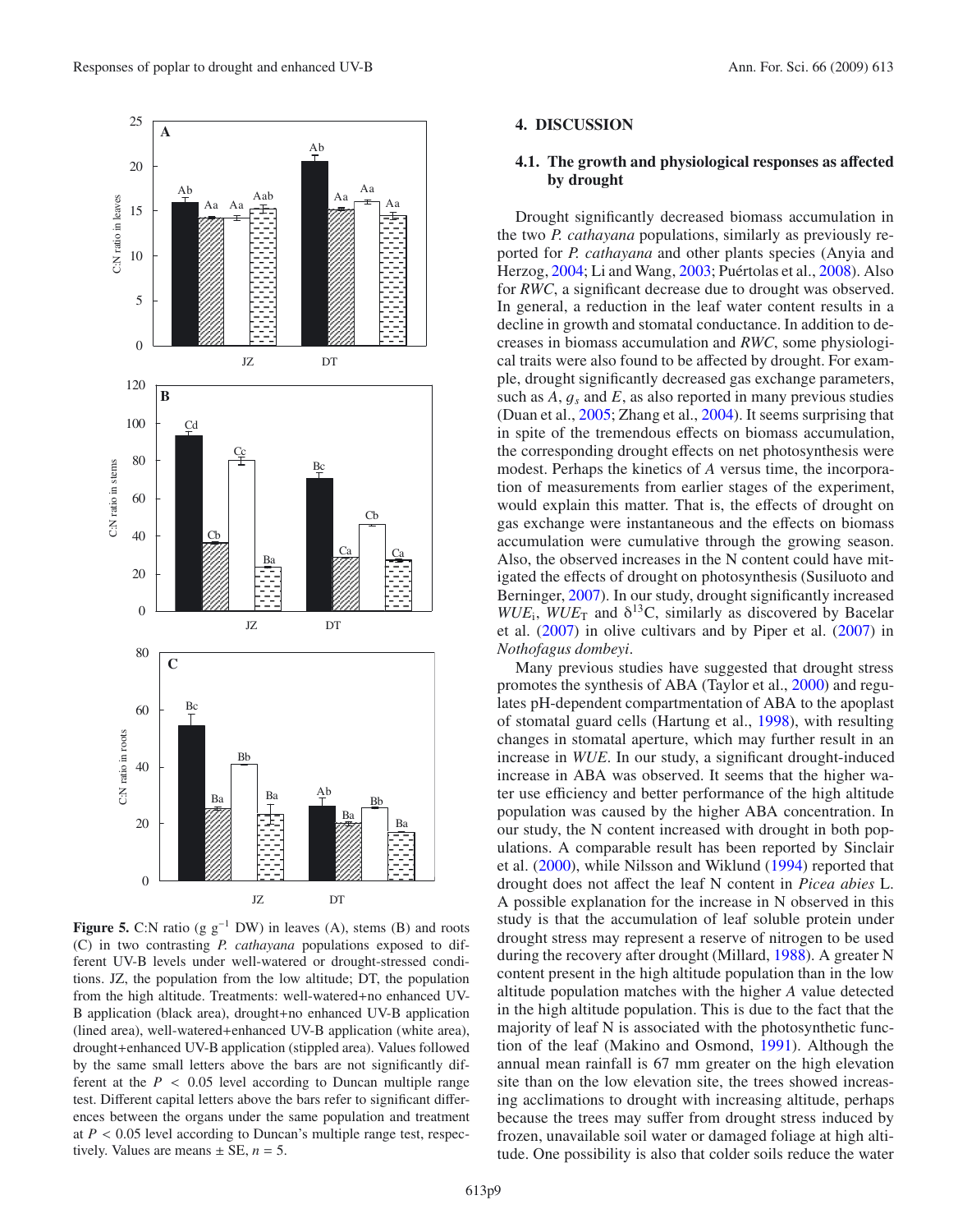uptake of the root system and induce water stress (Magnani and Borghetti, [1995\)](#page-11-26).

# **4.2. The growth and physiological responses as a**ff**ected by enhanced UV-B radiation**

Enhanced UV-B radiation has been shown to induce various responses in deciduous woody species from morphological alterations to multiple changes in phytochemistry (Sullivan et al., [2003\)](#page-11-27). Thus, it is natural to observe a significant decrease in the biomass accumulation of *P. cathayana* seedlings induced by enhanced UV-B radiation. The R/S ratio was found unaffected under enhanced UV-B radiation in the low altitude population, as also detected in previous studies (Schumaker et al., [1997](#page-11-12)). However, our results were in contrast with the studies by Bassman et al. [\(2003\)](#page-10-4) that showed that under enhanced UV-B radiation (21.8 kJ m<sup>-2</sup> day<sup>-1</sup>) the shoot/root ratios of *Pinus ponderosa* Douglas ex C. Lawson, *Pseudotsuga menziesii* Franco and *Quercus rubra* L. generally increased. The variable responses in *<sup>R</sup>*/*<sup>S</sup>* may explain the specific adaptation mechanisms present in different species under enhanced UV-B radiation.

The exposure of *P. cathayana* cuttings to increased UV-B radiation impairs the main processes of photosynthesis, including the stomatal diffusion of  $CO<sub>2</sub>$  into the leaf and  $CO<sub>2</sub>$  assimilation, as also proposed by Teramura and Sullivan [\(1994](#page-11-28)) for other terrestrial plants. However, carbohydrate accumulation in leaves during photosynthesis is a common phenomenon that can be enhanced by a low sink demand (Neales and Incoll, [1968\)](#page-11-29). As UV-B radiation treated plants are known to have a tendency to have a lower sink capacity (Correia et al., [2000\)](#page-10-13), the observed decreases in the C content of leaves induced by UV-B radiation indicate that the main response is mediated by a lower net photosynthetic rate. Similar results have been reported by Mackerness et al. [\(1997\)](#page-11-30). In our study, compared with the low altitude population, the high altitude population exhibited a higher biomass accumulation, water-use efficiency as well as ABA accumulation, as affected by enhanced UV-B radiation, which indicates that the high altitude population is more responsive to enhanced UV-B radiation. Comparable patterns in biomass accumulation and water-use efficiency ín high and low altitude populations have been reported by Piper et al. [\(2007\)](#page-11-13).

The leaves and stems of *P. cathayana* from the high altitude population showed a significant increase in the N content, as induced by enhanced UV-B radiation. This result is in contrast with the results reported by de la Rosa et al. [\(2001](#page-10-14)) in silver birch (*Betula pendula* Roth) seedlings, in which increasing UV-B radiation did not affect the N content. This discrepancy indicates that there are various responses to enhanced UV-B radiation among tree species. Compared with the leaves, the N content of stems and roots was significantly lower under enhanced UV-B radiation. We believe that this may be an allometric effect, since larger stems usually have a lower N content. Stewart et al. [\(1992\)](#page-11-31) have reported that the fast-growing pioneer species assimilate nitrate primarily in the leaves, whereas climax species assimilate nitrate mainly

in the roots. Poplars are among the fastest growing temperate tree species with a heterophyllous growth habit and they are considered to be pioneer tree species (Eckenwalder, [1996](#page-10-15)). Thus, it is expected that the N content is highest in the leaves of *P. cathayana*. On the other hand, the C:N ratio has been used to estimate the long-term nitrogen use efficiency (NUE) according to Livingston et al. [\(1999\)](#page-11-17). Martin et al. [\(2002](#page-11-32)) have also suggested that the C:N ratio may be an important signal for the control of gene expression in plants. The observed decrease in the C:N ratio under drought and enhanced UV-B radiation indicate that the two stresses decrease the long-term NUE of poplar cuttings due to the reduction of the C content and the increase of the N content, and that they may also induce parallel changes in the metabolite levels following the C:N ratio as an important signal for gene expression. In nature, the interactions of drought stress and UV-B radiation are very difficult to examine because of the effects of other environmental factors. Our study was carried out under controlled environments with a square-wave UV-B delivery system providing a high UV-B dosage (12.4 kJ m<sup>-2</sup> d<sup>-1</sup>). The experimental set-up probably promoted the effects of UV-B, as the deleterious effects of UV-B are augmented by low PAR (reviewed in Bornman and Teramura, [1993](#page-10-16)). Thus, caution will be necessary when extrapolating the findings from the present study to the field. Nevertheless, our study suggests a potential mechanism for drought and UV-B effects on plant growth and physiology while keeping other growth conditions favourable.

# **4.3. The growth and physiological responses as a**ff**ected by the combination of drought and enhanced UV-B radiation**

The results obtained from the biomass accumulation and gas exchange measurements after one growing season of exposure to different UV-B radiation levels and watering regimes showed that the decreases induced by drought were most pronounced under the combination of UV-B radiation and drought. An additive effect of drought and UV-B radiation was observed in *WUE* and ABA. Moreover, the amount of UV-B absorbing compounds in the double-stress treatment was lower than that under single-stress conditions. This suggests that UV-B blocked the drought-induced increase in the level of UV-B absorbing compounds or vice versa. Furthermore, *PNUE* (*A*/N ratio) was consistently lower for the drought-UV-B plants. Therefore, environmental conditions allowing plants acclimate in a way to fix more  $CO<sub>2</sub>$  while using less N instead of fixing more  $CO<sub>2</sub>$  at the expense of using more N. Our results are partly different from the report by Yang et al. [\(2005\)](#page-11-7) in *Hippophae rhamnoides* L., which indicated that the combination of drought and UV-B radiation may cause synergistically detrimental effects in a low altitude population but may alleviate the adverse impact brought about by drought in the high altitude population. According to Hofmann et al. [\(2003\)](#page-10-17), dependency on the duration or severity of drought may help to explain divergent findings in the extent and direction of the UV-B×drought interactions among different studies. Whether our results obtained in experimental conditions can hold in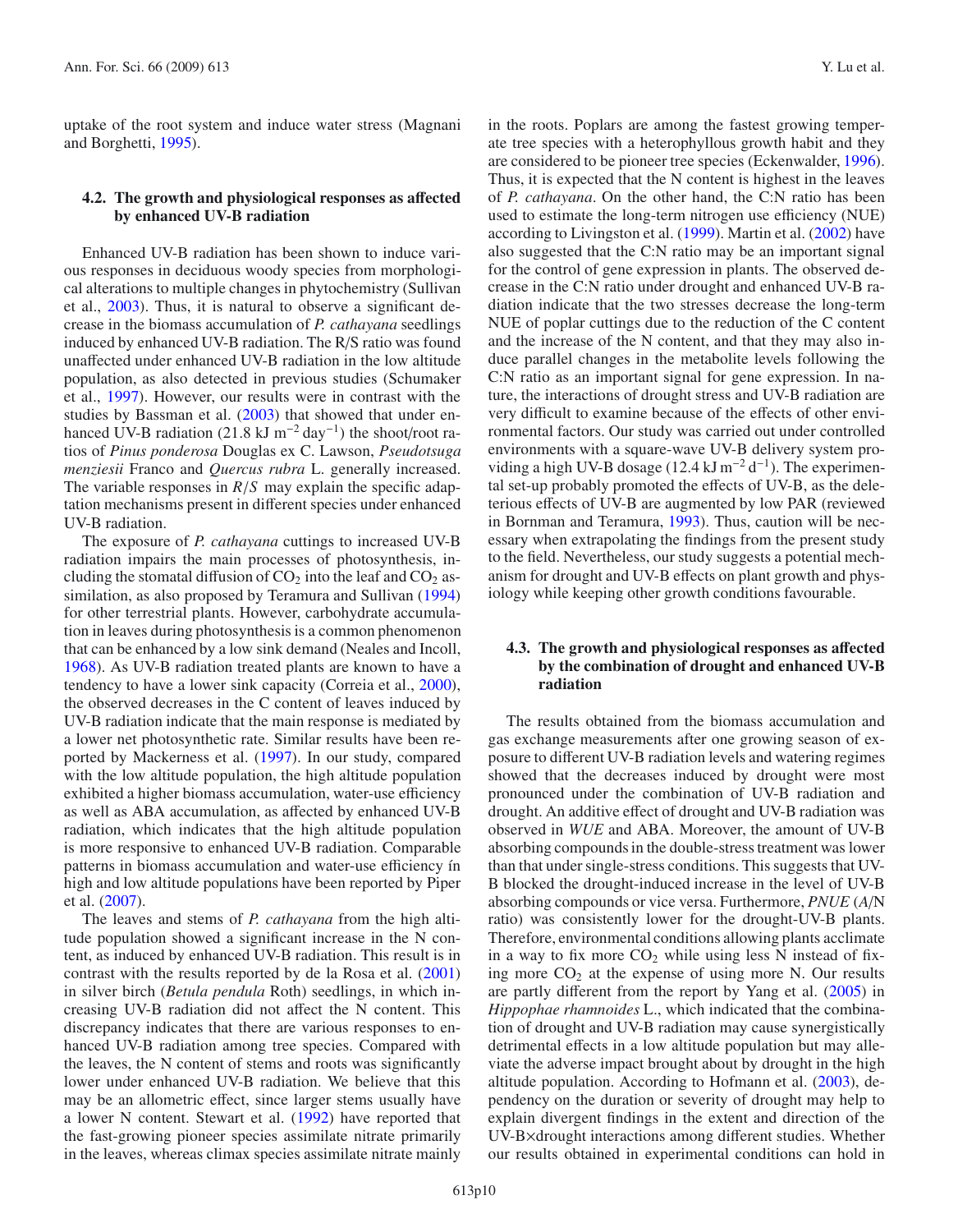the field may depend on the presence of concurrent environmental factors. In fact, the studied parameters related to UV-B sensitivity can be altered also in response to changing environmental conditions due to the elevational gradient in light, temperature, nutrient or water availability (Filella and Peñuelas, [1999\)](#page-10-18). It is important to note that we can not determine whether the differences observed here were due to elevation alone, as our research, based on a comparison of two populations, was too restricted to provide conclusive answers to this question. Nonetheless, our research showed that the observed differences between the high and low altitude populations of *P. cathayana* may have resulted from stronger selection pressures present in the high altitude population. It is possible that the adaptation of the high altitude population has involved the evolution of morphological and physiological traits that facilitate a greater plasticity to environmental variability, allowing a better exploitation of resources in harsh conditions, compared to the low altitude population.

In conclusion, the results of the present study provide evidence for individual and interactive effects of two important environmental factors, drought and UV-B radiation, that affect the growth and development of poplars. Our results showed that UV-B radiation acts as an important signal allowing *P. cathayana* seedlings to respond to drought and that the combination of drought and UV-B radiation may cause synergistically detrimental effects on plant growth in both low and high altitude populations. The levels of UV-B radiation used in this study  $(12.4 \text{ kJ m}^{-2} \text{ d}^{-1})$  are similar to the amount of radiation experienced in the eastern Himalaya with a 25% stratospheric ozone reduction during a clear day around summer solstice according to a mathematical model by Madronich et al. [\(1995\)](#page-11-14) but lower than the amount expected to occur with a 30% depletion in the stratospheric ozone (15.1 kJ m<sup>-2</sup> d<sup>-1</sup>) (Zhao et al., [2003\)](#page-11-33). We conclude that *P. cathayana* seedlings will show symptoms of an UV-B stress if the intensity of UV-B radiation will increase in the future. On the other hand, this study also demonstrated that there are different adaptive responses between the contrasting *P. cathayana* populations, the high altitude population exhibiting higher tolerance to drought and UV-B radiation than does the low altitude population. Previous studies have suggested that plant growth strategies involve a trade-off between productivity, tolerance to stress, and ability to compete (Grime, [1977\)](#page-10-19). Our results are in accordance with ecological models of the evolution of stress tolerance, which predict higher tolerance for the high altitude populations (Sullivan et al., [1992\)](#page-11-34).

**Acknowledgements:** The research was supported by the Outstanding Young Scientist Program of the National Science Foundation of China (No. 30525036) and the Program of "Knowledge Innovation Engineering" of the Chinese Academy of Sciences (No. KSCX2- YW-N-064).

## **REFERENCES**

- <span id="page-10-0"></span>Alexieva V., Sergiev I., Mapelli S., and Karanov E., 2001. The effect of drought and ultraviolet radiation on growth and stress markers in pea and wheat. Plant Cell Environ. 24: 1337–1344.
- <span id="page-10-9"></span>Anyia A.O. and Herzog H. 2004. Water use efficiency, leaf area and leaf gas exchange of cowpeas under mid-season drought. Eur. J. Agron. 20: 327–339.
- <span id="page-10-11"></span>Bacelar E.A., Moutinho-Pereira J.M., Goncalves B.C., Ferreira H.F., and Correia C.M., 2007. Changes in growth, gas exchange, xylem hydraulic properties and water use efficiency of three olive cultivars under contrasting water availability regimes. Environ. Exp. Bot. 60: 183–192.
- <span id="page-10-4"></span>Bassman J.H., Edwards G.E., and Robberecht R., 2003. Photosynthesis and growth in seedlings of five forest tree species with contrasting leaf anatomy subjected to supplemental UV-B radiation. For. Sci. 49: 176–187.
- <span id="page-10-16"></span>Bornman J.F. and Teramura A.H., 1993. Effects of ultraviolet-B radiation on terrestrial plants. In Young A.R., Björn L.O., and Nultsch W. (Ed), environmental UV photobiology, Plenum Press, New York, pp. 427–471.
- <span id="page-10-7"></span>Bradford M.M., 1976. A rapid and sensitive method for the quantification of microgram quantities of protein utilizing the principle of proteindye binding. Ann. Biochem. 72: 248–254.
- <span id="page-10-5"></span>Caldwell M.M., 1971. Solar ultraviolet radiation and growth and development of higher plants. Photophysiology, Vol. 6. In: Giese A.C. (Ed.), Academic press, New York, pp. 131–137.
- <span id="page-10-13"></span>Correia C.M., Coutinho J.F., Björn L.O., and Torres-Pereira J.M.G., 2000. Ultraviolet-B radiation and nitrogen effects on growth and yield of maize under Mediterranean field conditions. Eur. J. Agron. 12: 117–125.
- <span id="page-10-6"></span>Craig H., 1957. Isotopic standards for carbon and oxygen and correction factors for mass-spectrometric analysis of carbon dioxide. Geochim. Cosmochim. Acta 12: 133–149.
- <span id="page-10-8"></span>Dai Q., Furness N.H., and Upadhyaya M.K., 2004. UV-absorbing compounds and susceptibility of weedy species to UV-B radiation. Weed Biol. Manage. 4: 95–102.
- <span id="page-10-14"></span>de la Rosa T.M., Julkunen-Tiitto R., Lehto T., and Aphalo P.J., 2001. Secondary metabolites and nutrient concentrations in silver birch seedlings under five levels of daily UV-B exposure and two relative nutrient addition rates. New Phytol. 150: 121–131.
- <span id="page-10-10"></span>Duan B., Lu Y., Yin C., Junttila O., and Li C., 2005. Physiological responses to drought and shade in two contrasting *Picea asperata* populations. Physiol. Plant. 124: 476–484.
- <span id="page-10-15"></span>Eckenwalder J.E., 1996. Systematics and evolution of *Populus.* Biology of *Populus* and its implications for management and conservation. In: Stettler R.F., Bradshaw H.D., Heilman J.P.E., and Hinckley T.M. (Eds), NRC Research Press, Ottawa, pp. 7–32.
- <span id="page-10-2"></span>Farquhar G.D., Ehleringer J.R., and Hubick K.T., 1989. Carbon isotope discrimination and photosynthesis. Annu. Rev. Plant Physiol. Plant Mol. Biol. 40: 503–537.
- <span id="page-10-18"></span>Filella I. and Peñuelas J., 1999. Altitudinal differences in UV absorbance, UV reflectance and related morphological traits of *Quercus ilex* and *Rhododendron ferrugineum* in the Mediterranean region. Plant Ecol. 145: 157–165.
- <span id="page-10-19"></span>Grime J.P., 1977. Evidence for the existence of three primary strategies in plants and its relevance to ecological and evolutionary theory. Am. Nat. 111: 1169–1194.
- <span id="page-10-3"></span>Grossman A. and Takahashi H., 2001. Macronutrient utilization by photosynthetic eukaryotes and the fabric of interactions. Annu. Rev. Plant Physiol. Plant Mol. Biol. 52: 163–210.
- <span id="page-10-12"></span>Hartung W., Wilkinson S., and Davies W., 1998. Factors that regulate abscisic acid concentrations at the primary site of action at the guard cell. J. Exp. Bot. 49: 361–367.
- <span id="page-10-17"></span>Hofmann R.W., Campbell B., and Fountain D.F., 2003. Sensitivity of white clover to UV-B radiation depends on water availability, plant productivity and duration of stress. Global Change Biol. 9: 473–477.
- <span id="page-10-1"></span>Hubner C. and Ziegler H., 1998. UV-B effects on physiological parameters of three species of *Rumex* with natural distribution at different altitudes. J. Plant Physiol. 152: 336–344.